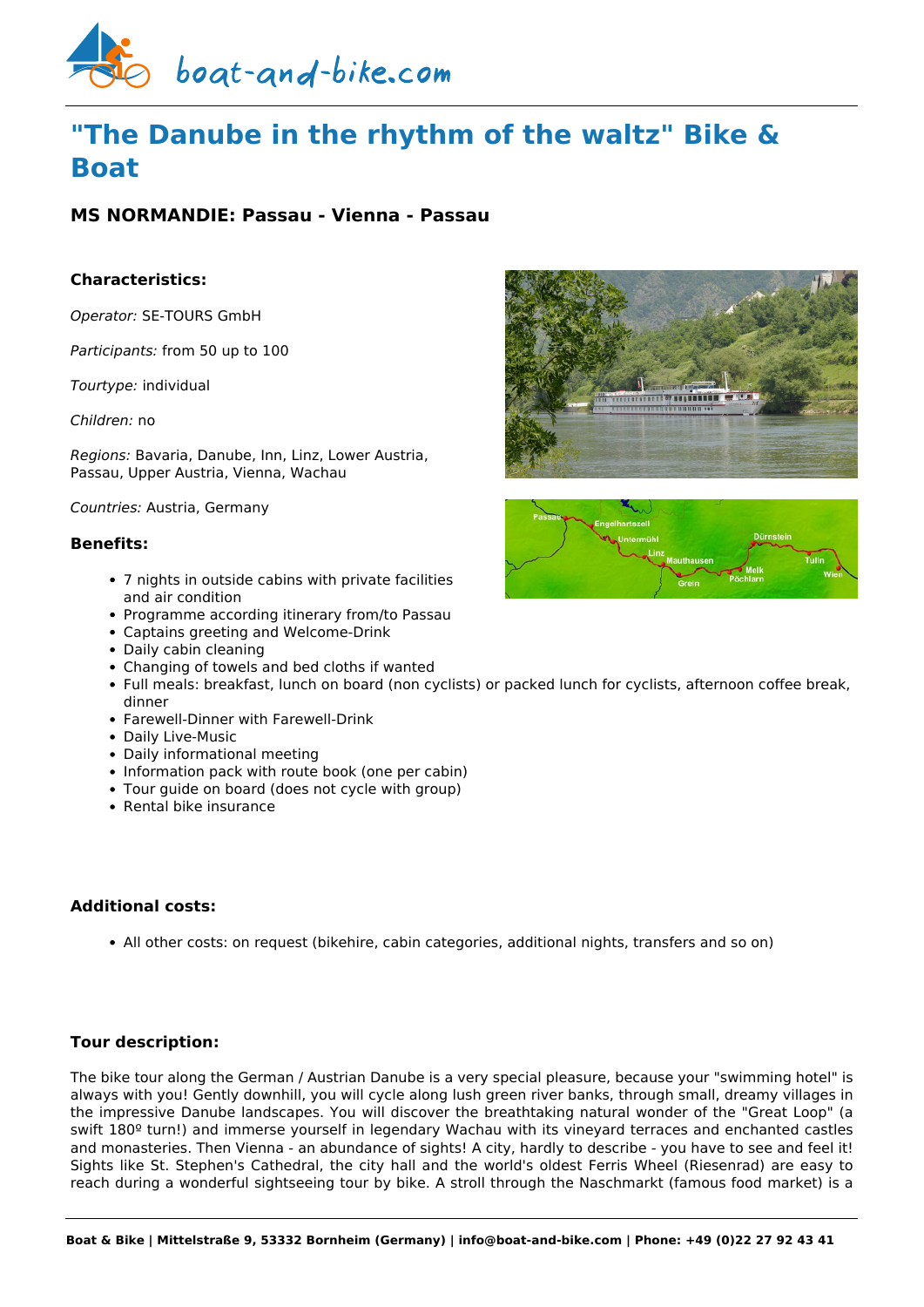

wonderful cultural and culinary adventure. You can also relax at any of the cosy coffee houses or at a typical traditional Viennese wine tavern in the suburbs.

#### The highlights of the tour:

Passau, the City of 3 rivers, the Schloegen Danube Loop, the World Heritage Site Wachau, Upper Austria's capital Linz, the cosmopolitan city Vienna with a plethora of sights.

## The Cruise ship MS NORMANDIE:

On joining this vessel you are immediately aware of the cosy and informal ambience on board. On the upper deck you will find the comfy panorama salon with its bar and a small sauna (advance booking at the reception only), on the main deck the comfortable restaurant (no direct access from the cabin-zone). On deck there are both deck chairs and ordinary chairs and tables, which encourage conversation and communal activity in fresh air. MS NORMANDIE possesses altogether two 1-bed-cabins and forty-nine 2-bed-cabins. They are all outside cabins, giving some 10-11 square metres of space (2-bed) and about 7 qm (1-bed). All 2-bed-cabins on main and upper deck are equipped with two lower beds, one of which can be folded against the wall during the day to provide a more homely atmosphere, shower and WC, hairdryer, TV, safe (deposit), central air-conditioning and a picture window. Only on the upper deck the windows may be opened. 1-bed cabins have one lower bed and are otherwise equipped with same features. Technical details: Length 91,2 m, width 10,50 m, depth 1,60 m, max. 100 passengers. Currency on board: Euro. Credit cards: Mastercard and Visa.

Tour details:

#### Day 1: Saturday, Passau - Engelhartszell

The Episcopal city close to the Bavarian/Austrian border is also known as the "City of three Rivers." Boarding time is at 4:30 p.m., departure around 7 p.m. Enjoy your first dinner on board and an evening sail to Engelhartszell.

#### Day 2: Sunday, Engelhartszell - Untermühl - "Great Loop" - Linz, 35 km | city tour Linz (opt.)

Need a boost? Try some of the special cordials and liqueurs in the Trappist monastery in Engelhartszell. Supposedly, they have "special healing power." Downstream, the way leads you to pretty villages amid natural landscape. For a change take the little ferry boat through the romantic Schlögener loop, where the river makes a very abrupt 180 degree turn. Shipping from Untermühl to Linz. After dinner, ride on the bright yellow City-Express (optional, not included) and discover Linz, the capital of upper Austria.

#### Day 3: Monday, Linz - Mauthausen - Grein, 36 - 42 km | visit of castle of Greinburg (opt.)

In the early morning shipping to Mauthausen.

You have the possibility to visit the memorial-place KZ-Mauthausen. The Celtic town Mitterkirchen gives you an insight of the past. For easy cyclists the tour leads along the Danube, the alternative route, "Clam Castle," through the beautiful back country of the "Strudengau" is slightly hilly, but a fantastic landscape. In Grein, the impressive Castle of Greinburg is worth a visit (optional, not included).

#### Day 4: Tuesday, Grein - Melk - Tulln, 50 km

Today's stage is marked by a diverse landscape. At the beginning, there is the Strudengau - a narrow point of the Danube which used to be notorious amongst skippers. The valley expands from Persenbeug and the bike tour leads you further to Melk with its gorgeous baroque monastery of the Benedictine brethren. On deck, you enjoy the sunset and the beautiful evening illumination of the Wachau. Today's final destination is Tulln, famous for its numerous market gardens where the famous Art Nouveau artist Egon Schiele was born (museum).

Day 5: Wednesday, Tulln - Vienna-Nussdorf / (Korneuburg may also be possible), 35 km | city tour by coach/by foot (optional)

Right in front of Vienna's entrance, embedded in a breathtaking landscape, the monastery of Klosterneuburg is situated. You can already see the cupola of this 900 year old baroque building from a distance. "Kahlenbergerdorf" with it's wine taverns is definitely worth a visit. After a stroll through the vineyards, you can enjoy the panoramic view over Vienna. During the city tour by coach and by foot (optional, not included) in the afternoon, you will pass most of the numerous and famous sights of the beautiful city.

Day 6: Thursday, Vienna (day of rest) | city tour by bicycle (opt.) | Waltz and Operetta concert (opt.) You should be sure to see the most famous places of interest like the St. Stephens Cathedral and the Hofburg. You can take a city tour by bike (optional, not included). The gorgeous boulevard "Ringstraβe" with the